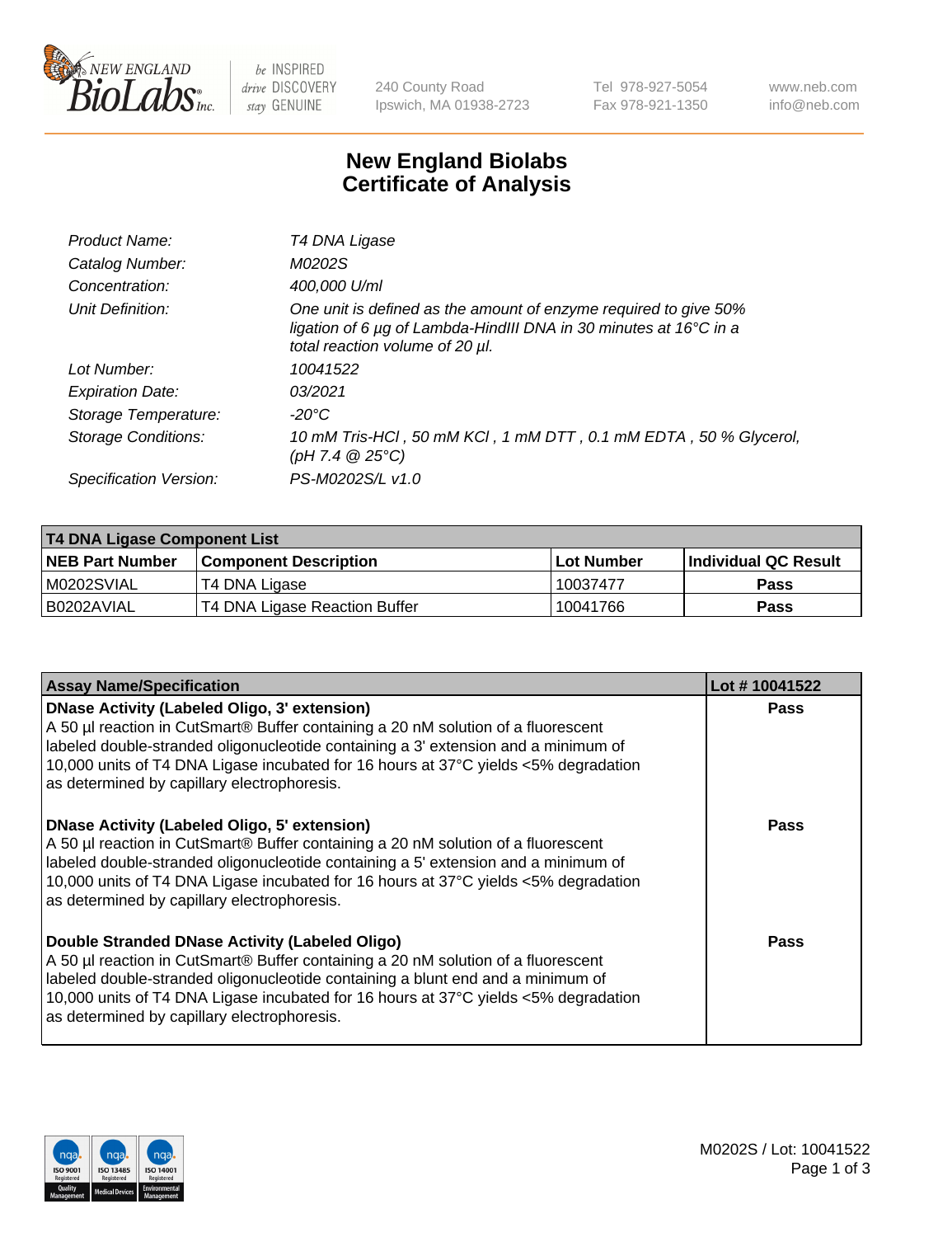

be INSPIRED drive DISCOVERY stay GENUINE

240 County Road Ipswich, MA 01938-2723 Tel 978-927-5054 Fax 978-921-1350

www.neb.com info@neb.com

| <b>Assay Name/Specification</b>                                                                                                                                                                                                                                                                                                                                                                             | Lot #10041522 |
|-------------------------------------------------------------------------------------------------------------------------------------------------------------------------------------------------------------------------------------------------------------------------------------------------------------------------------------------------------------------------------------------------------------|---------------|
| <b>Endonuclease Activity (Nicking)</b><br>A 50 µl reaction in NEBuffer 1 containing 1 µg of supercoiled PhiX174 DNA and a<br>minimum of 2000 units of T4 DNA Ligase incubated for 4 hours at 37°C results in <10%<br>conversion to the nicked form as determined by agarose gel electrophoresis.                                                                                                            | <b>Pass</b>   |
| <b>Exonuclease Activity (Radioactivity Release)</b><br>A 50 µl reaction in NEBuffer 1 containing 1 µg of a mixture of single and<br>double-stranded [3H] E. coli DNA and a minimum of 2000 units of T4 DNA Ligase<br>incubated for 4 hours at 37°C releases <0.1% of the total radioactivity.                                                                                                               | Pass          |
| Ligation and Recutting (Terminal Integrity, Digested DNA)<br>A 20 µl reaction in 1X T4 DNA Ligase Reaction Buffer containing 2 µg of Lambda<br>DNA-HindIII Digest and a minimum of 4000 units of T4 DNA Ligase incubated for 16<br>hours at 37°C results in >95% ligation of the DNA fragments as determined by agarose<br>gel electrophoresis. Of these ligated fragments, >95% can be recut with HindIII. | Pass          |
| <b>Non-Specific DNase Activity (16 Hour)</b><br>A 50 µl reaction in NEBuffer 1 containing 1 µg of CIP-treated Lambda-HindIII DNA and<br>a minimum of 2000 units of T4 DNA Ligase incubated for 16 hours at 37°C results in a<br>DNA pattern free of detectable nuclease degradation as determined by agarose gel<br>electrophoresis.                                                                        | Pass          |
| <b>Protein Concentration (A280)</b><br>The concentration of T4 DNA Ligase is 0.4 mg/ml +/- 10% as determined by UV<br>absorption at 280 nm. Protein concentration is determined by the Pace method using<br>the extinction coefficient of 57,675 and molecular weight of 55,292 daltons for T4<br>DNA Ligase (Pace, C.N. et al. (1995) Protein Sci., 4, 2411-2423).                                         | Pass          |
| <b>Protein Purity Assay (SDS-PAGE)</b><br>T4 DNA Ligase is ≥ 95% pure as determined by SDS-PAGE analysis using Coomassie Blue<br>detection.                                                                                                                                                                                                                                                                 | Pass          |
| qPCR DNA Contamination (E. coli Genomic)<br>A minimum of 2000 units of T4 DNA Ligase is screened for the presence of E. coli<br>genomic DNA using SYBR® Green qPCR with primers specific for the E. coli 16S rRNA<br>locus. Results are quantified using a standard curve generated from purified E. coli<br>genomic DNA. The measured level of E. coli genomic DNA contamination is ≤ 1 E. coli<br>genome. | Pass          |
| <b>RNase Activity (Extended Digestion)</b><br>A 10 µl reaction in NEBuffer 4 containing 40 ng of a 300 base single-stranded RNA<br>and a minimum of 1 µl of T4 DNA Ligase is incubated at 37°C. After incubation for 16<br>hours, >90% of the substrate RNA remains intact as determined by gel electrophoresis                                                                                             | Pass          |